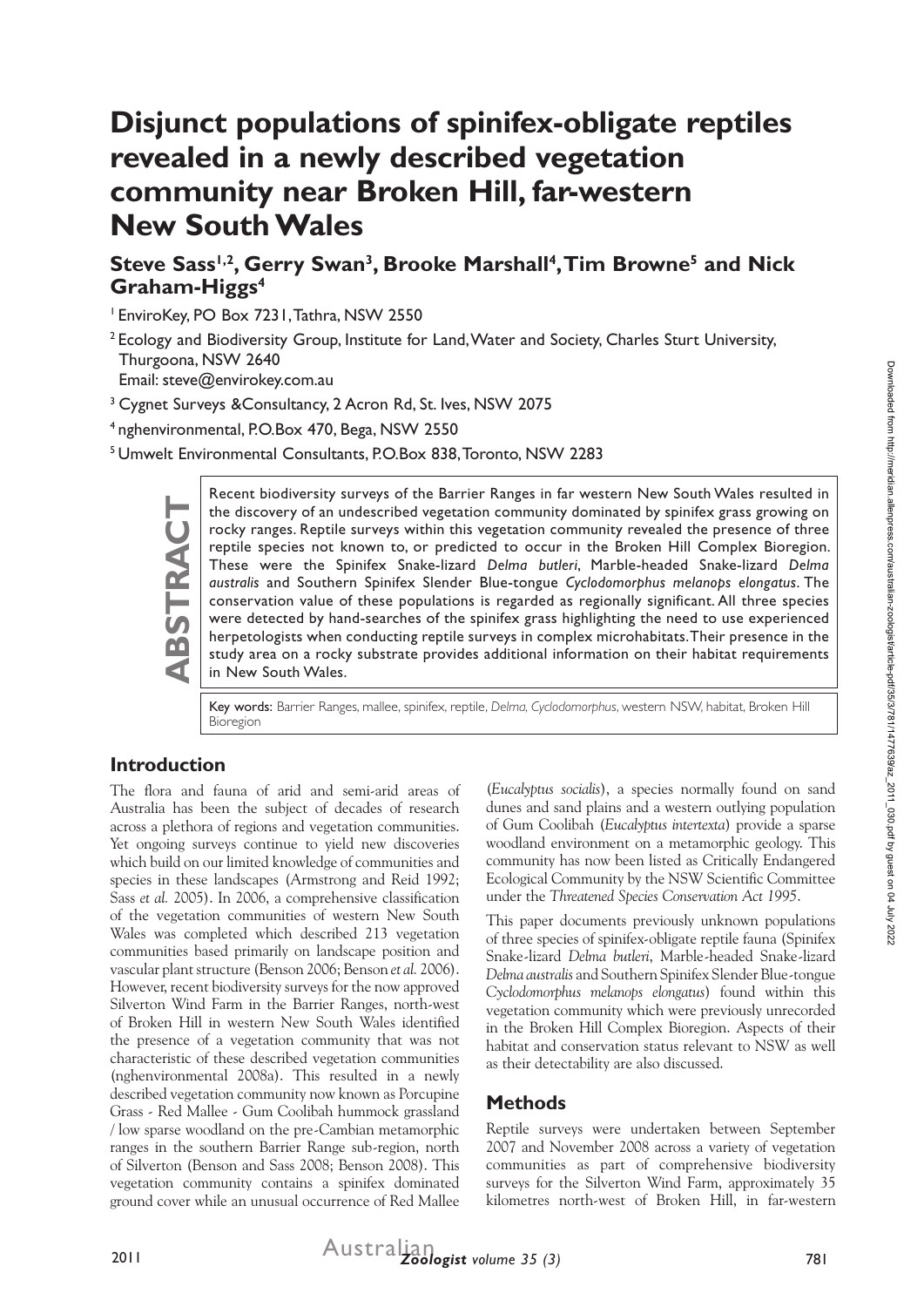New South Wales (nghenvironmental 2008a; b) (Figure 1). Preliminary searches of the NSW Atlas of Wildlife database, DECCW Threatened Species predictions for the Bioregion (DECCW 2008a; b) and records of the Australian Museum (Swan *et al.* 2004) provided background information on the reptile species of the Bioregion with all three reptile species, not known to, or predicted to occur in the study area.

With botanical field work across the study area leading to the discovery of this vegetation community, and with the ecological value of spinifex dominant communities to reptile fauna well documented (James and Shine 2000; Morton and James 1988), target surveys for reptile fauna were conducted. The distribution of the vegetation community was found to be disjointed across the study area with each of the seven known patches separated by Mulga Shrublands that were absent of spinifex by a minimum distance of 1.2 km (Figure 2).

Reptile surveys within the spinifex habitat comprised of active hand searches of dead and live spinifex clumps by two people at four of the seven disjunct patches (Figure 2). However, to conserve live spinifex, the majority of clumps searched were of dead spinifex. Two variations of this method were employed. The first variation was to search underneath the spinifex clump to determine the species living underneath the spinifex. This was

done by one person using a three-pronged rake to lift the spinifex toward them, while a second person on the opposite side captured any reptiles by hand as the clump was raised resulting in their emergence. The second variation was to search within the spinifex clump. This was done by removing the spinifex from the substrate, and holding this between the surveyor and sunlight. This provided a silhouetted outline of any reptiles inactive within the spines of the spinifex clump. A second person then removed the reptile from the spinifex. Opportunistic sightings of reptiles were also made of rock-obligates basking on rocky outcrops while searching Spinifex clumps. A summary of the survey effort is outlined (Table 1).

#### **Results**

Target surveys within the newly described vegetation community revealed the presence of 15 reptile species including the Spinifex Snake-lizard, Marble-headed Snake-lizard and Southern Spinifex Slender Bluetongue. A full species list is provided (Table 2) with the total numbers of each species the subject of this paper summarised (Table 3). Each individual was identified by experienced persons (Author 1 and 2) and a single voucher specimen of each of the three species was lodged with the Australian Museum, Sydney (GS).



Figure 1. The location of the study area in far-western New South Wales and localities of previous records for the Spinifex Snake-lizard *Delma butleri*, Marble-headed Snake-lizard *Delma australis* and Southern Spinifex Slender Bluetongue *Cyclodomorphus melanops elongatus* in New South Wales from DECCW 2008a and Swan *et al.* 2004.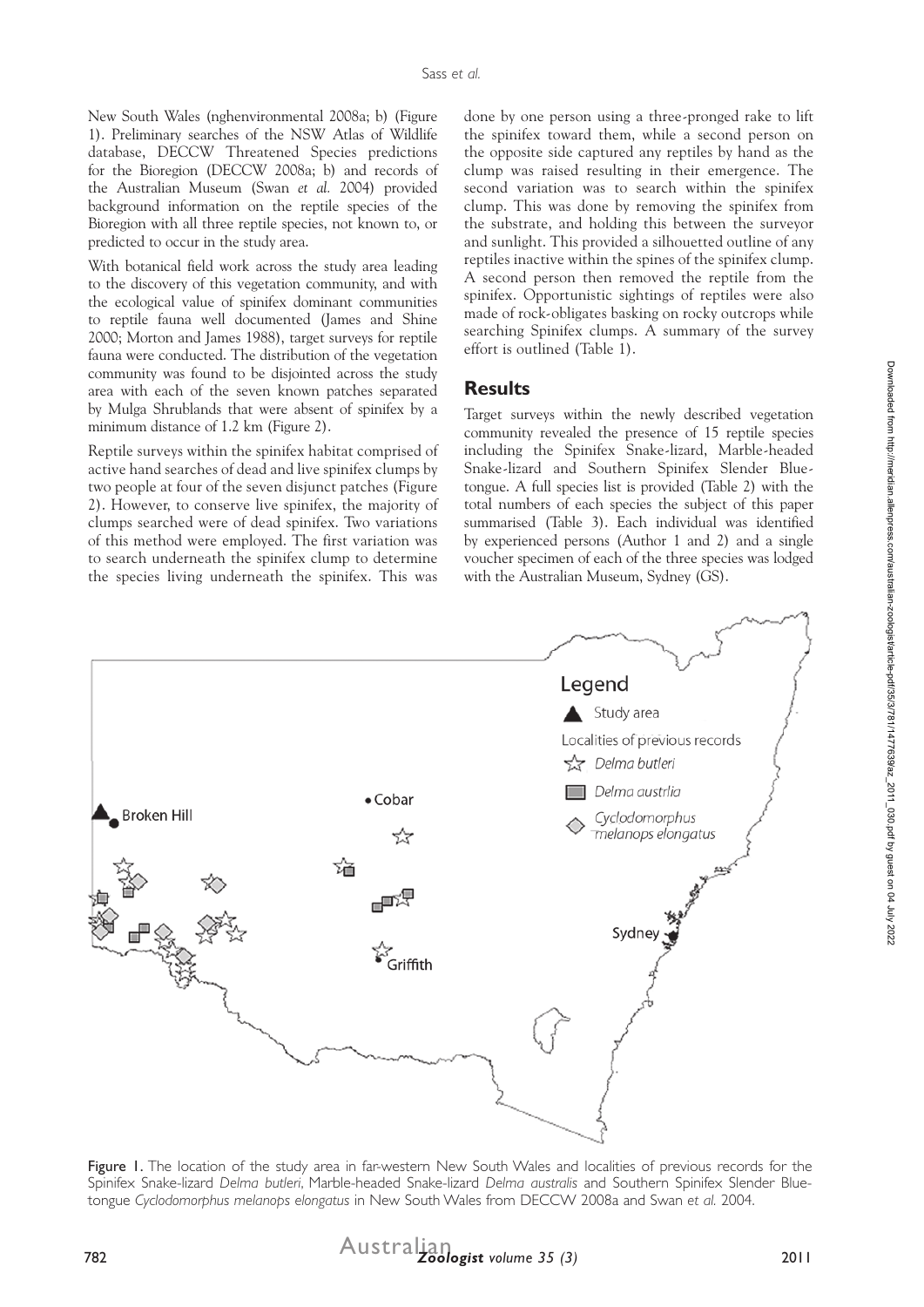

Figure 2. The extent of each patch (yellow polygon) of the newly described vegetation community within the study area.

| Site No.                       | <b>Nov 2008</b> |  |
|--------------------------------|-----------------|--|
| $\overline{\text{Site } \top}$ |                 |  |
| $\overline{\text{Site } 2}$    |                 |  |
| $\overline{\text{Site } 3}$    | hr              |  |
|                                |                 |  |
| Site 4                         |                 |  |

Table I. A summary of the survey effort (person hours) employed (Shaded Cell =no survey).

# **Discussion**

Prior to this study, the most current vegetation mapping available, predictions for species occurrence and previous records of the three reptile species (Benson 2006; Benson *et al.* 2006; DECCW 2008a; b) gave no indication that the Spinifex Snake-lizard, Marble-headed Snake-lizard or the Southern Spinifex Slender Blue-tongue might occur in the Broken Hill Complex Bioregion. All three species were previously known to occur in mallee/ spinifex environments on sand dunes and sand plains in NSW (Sass *et al.* 2005; Val *et al.* 2001; Wilson and Swan 2008). However, all spinifex within the study area is growing on rocky ridges dominated by a loose rock substrate with very little sand, confirming that these three species are not confined to sand dunes and sand plains in NSW as previously thought. The ecological value of spinifex-dominant vegetation communities to reptile fauna has been known for some time (Pianka 1966; 1968) with many species restricted to spinifex dominant habitats (Cogger 1969; Cogger and Cameron 1984; Sass 2006; Sass and Wilson 2006) as is the case with these three species in the study area.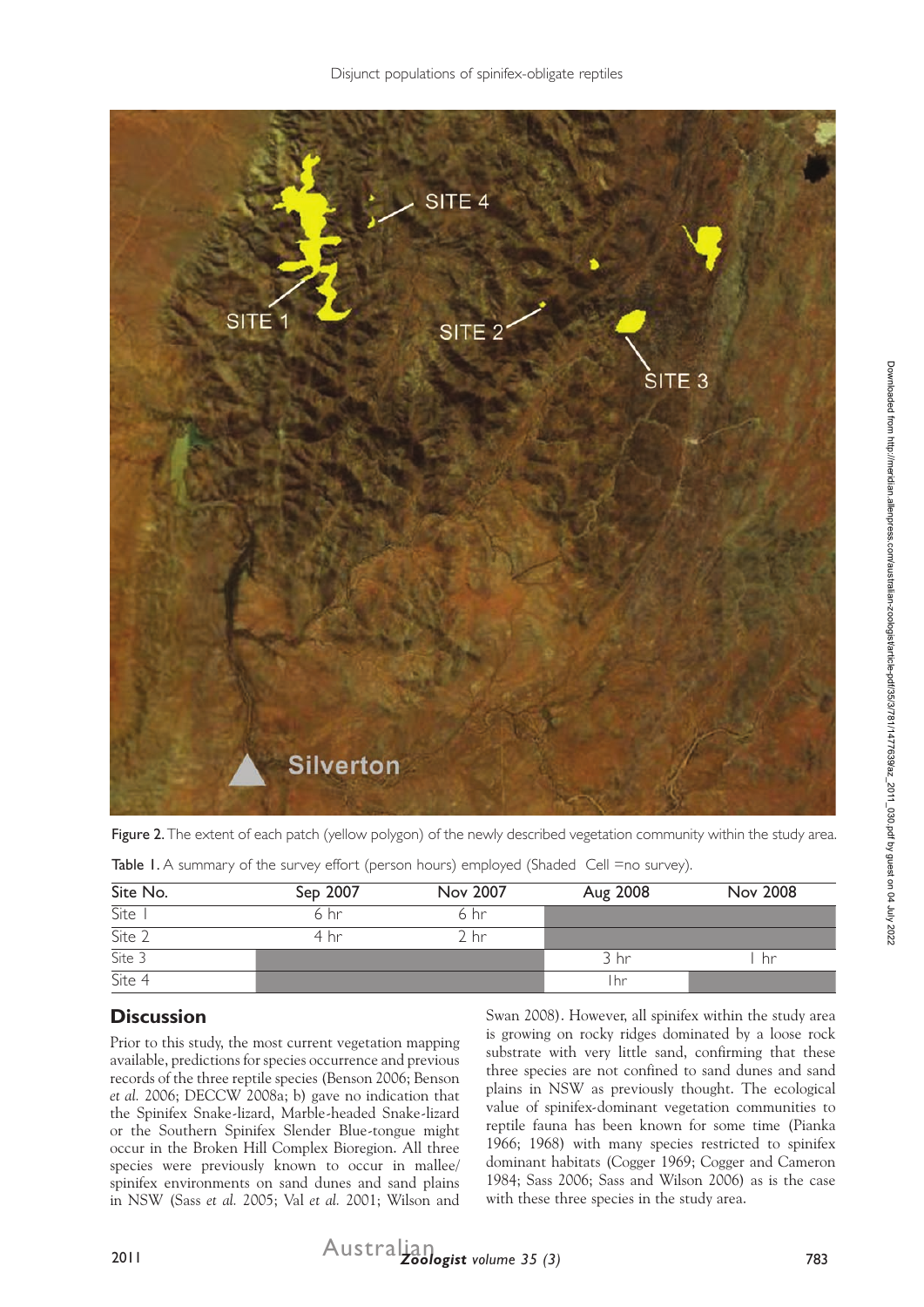Table 2. A list of reptile species recorded within Porcupine Grass – Red Mallee – Gum Coolibah hummock grassland / low sparse woodland on the pre-Cambian metamorphic ranges in the southern Barrier Range sub-region, north of Silverton during this study (Bold denotes threatened species as listed under the *NSW Threatened Species Conservation Act 1995*).

| Pogona vitticeps<br>Tawny Rock Dragon<br>Ctenophorus decressi<br>Tympanocryptis tetraporophora<br>Heteronotia binoei<br>Morethia boulengeri<br>Pseudonaja nuchalis<br>Tree Dtella<br>Gehyra variegata<br>Strophorus williamsi<br>Delma butleri<br>Delma australis<br>Cyclodomorphus melanops elongatus<br>Liasis burtonsi<br>Egernia stokesii<br>Ctenotus robustus<br>Ctenotus schomburgkii | Common Name                           | Scientific Name |  |  |  |  |  |
|---------------------------------------------------------------------------------------------------------------------------------------------------------------------------------------------------------------------------------------------------------------------------------------------------------------------------------------------------------------------------------------------|---------------------------------------|-----------------|--|--|--|--|--|
|                                                                                                                                                                                                                                                                                                                                                                                             | Central Bearded Dragon                |                 |  |  |  |  |  |
|                                                                                                                                                                                                                                                                                                                                                                                             |                                       |                 |  |  |  |  |  |
|                                                                                                                                                                                                                                                                                                                                                                                             | Four-pored Earless Dragon             |                 |  |  |  |  |  |
|                                                                                                                                                                                                                                                                                                                                                                                             | Bynoe's Prickly Gecko                 |                 |  |  |  |  |  |
|                                                                                                                                                                                                                                                                                                                                                                                             | Boulenger's Skink                     |                 |  |  |  |  |  |
|                                                                                                                                                                                                                                                                                                                                                                                             | Western Brown Snake                   |                 |  |  |  |  |  |
|                                                                                                                                                                                                                                                                                                                                                                                             |                                       |                 |  |  |  |  |  |
|                                                                                                                                                                                                                                                                                                                                                                                             | Eastern Spiny-tailed Gecko            |                 |  |  |  |  |  |
|                                                                                                                                                                                                                                                                                                                                                                                             | Spinifex Snake-lizard                 |                 |  |  |  |  |  |
|                                                                                                                                                                                                                                                                                                                                                                                             | Marbled-headed Snake-lizard           |                 |  |  |  |  |  |
|                                                                                                                                                                                                                                                                                                                                                                                             | Southern Spinifex Slender Blue-tongue |                 |  |  |  |  |  |
|                                                                                                                                                                                                                                                                                                                                                                                             | Burton's Legless Lizard               |                 |  |  |  |  |  |
|                                                                                                                                                                                                                                                                                                                                                                                             | Gidgee Skink                          |                 |  |  |  |  |  |
|                                                                                                                                                                                                                                                                                                                                                                                             | Robust Ctenotus                       |                 |  |  |  |  |  |
|                                                                                                                                                                                                                                                                                                                                                                                             |                                       |                 |  |  |  |  |  |

Table 3. Total number of individual spinifex-obligate reptiles recorded (Shaded Cell = No survey / D.a=*Delma australis* / D.b=*Delma butleri* / C.m=*Cyclodomorphus melanops elongatus*)

| Site No. | Sep 2007  |     |                | Nov 2007 |     | Aug 2008 |     |     | Nov 2008 |     |     |     |
|----------|-----------|-----|----------------|----------|-----|----------|-----|-----|----------|-----|-----|-----|
|          | $\cup$ .a | D.b | C.m            | D.a      | D.b | C.m      | D.a | D.b | C.m      | D.a | D.b | C.m |
| Site     |           | 6   |                |          |     |          |     |     |          |     |     |     |
| Site 2   |           |     | $\overline{A}$ |          |     |          |     |     |          |     |     |     |
| Site 3   |           |     |                |          |     |          | ↖   |     |          |     |     |     |
| Site 4   |           |     |                |          |     |          |     |     |          |     |     |     |

The study area is isolated from other spinifex habitat in western New South Wales with large areas of Mulga and Chenopod shrublands dominating the wider landscape and extending for more than 100 kilometres in all directions from the study area. A small area of spinifex habitat is known to occur within Mutawintji National Park (approximately 120kms north-east of the study area) (Swan and Foster 2005). Despite intensive surveys of Mutawintjii, none of the three species the subject of this paper have been recorded there (Swan and Foster 2005). Conversely, another spinifex-obligate *Ctenotus brachyonyx*, has been detected at Mutawintji but was not recorded within the study area during our study. To the south, mallee/spinifex environments become common around Coombah Station approximately 140kms from the study area, where all three species are known as well as other spinifex-obligates such as the Jewelled Gecko *Strophorus elderi*, which could also occur within the study area, but remains undetected to date.

The known extent of the newly described vegetation community is very limited, with a total of 300 hectares recorded to date across seven disjunct patches. At present, all patches are separated by Mulga Shrublands by a minimum distance of 1.2km. This isolation suggests that genetic exchange of reptile species between each patch is unlikely given that extensive surveys in surrounding

habitat types did not detect these species outside of the spinifex habitat and that these species are unlikely to move across such distances.

Two of the three spinifex-obligates are listed as '*Endangered'* under the NSW *Threatened Species Conservation Act 1995:*  the Marble-headed Snake-lizard (*Delma australis*) and Southern Spinifex Slender Blue-tongue (*Cyclodomorphus melanops elongatus*). Conversely, the Spinifex Snake-lizard has no such consideration; however, this population is likely to qualify for listing as an '*Endangered Population'* given criteria such as geographic isolation applicable in this instance.

All three species were detected using an active hand searching technique with a limited amount of search effort needed (Table 1 & 3). Detectability appeared to be influenced by cooler conditions, with the August and September surveys locating animals found sitting on the substrate (ie, between the rock and the spinifex clump). Conversely, surveys conducted when temperatures were higher during November resulted in most animals being found sheltering within the spines of the spinifex clump, and difficult to detect using the visual method. Even in cooler temperatures, all three species moved quickly away from the observers making identification difficult when animals were not hand-captured. This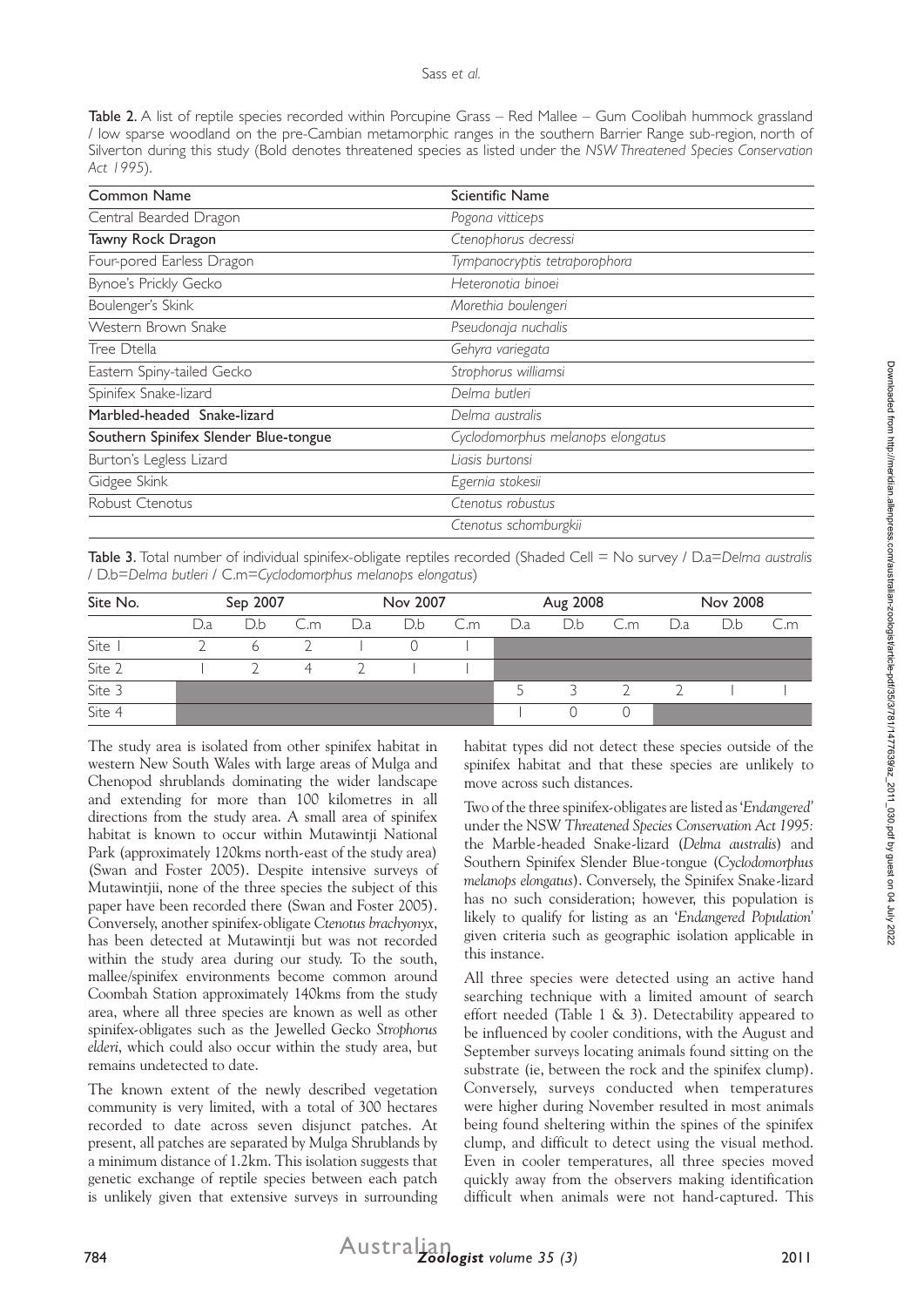reinforces the requirement of using only experienced herpetologists when undertaking surveys for threatened or significant reptile species or within structurally complex environments such as spinifex.

The detection of these three species in the Barrier Ranges is regarded as highly significant in terms of regional biodiversity and conservation value given

#### **Acknowledgements**

We thank Silverton Wind Farm Developments Pty. Ltd for allowing the dissemination of this information to the scientific community. We also acknowledge the assistance provided by a number of ecologists and assistants involved with the biodiversity surveys and assessment including Amy Currey, Kelly Simpson, Shane Priddle, Daniela Brozek-Cordier, Biance Heinze and Jacqui Coghlan. Steve Sass wishes to thank Dr John Benson for his

their geographic isolation from known populations. Ecologically, previous associations with environments such as sand dunes and sand plains do not exist given the rock substrate of the study area. The non-detection of these species outside of spinifex habitats during the biodiversity surveys supports the premise that each species is a spinifex-obligate in New South Wales.

assistance in describing the vegetation community and providing information in relation to its nomination as an Endangered Ecological Community to the NSW Scientific Committee.

All surveys were conducted under an appropriate Department of Environment, Climate Change & Water Scientific licence and Department of Primary Industries Animal Care and Ethic Authority.

### **References**

**Armstrong, G. and Reid, J. 1992.** Rediscovery of the Adelaide Pygmy Bluetongue Tiliqua adelaidensis (Peters 1863). *Herpetofauna* **22:** 3-6.

**Benson, J. S. 2006.** New South Wales Vegetation Classification and Assessment: the classification, database assessment of protected areas and threat status of plant communities. *Cunninghamia* **9**: 331-382.

**Benson, J. S., Allen, C. B., Togher C. and Lemmon J. 2006.** New South Wales Vegetation Classification and Assessment: Part 1 Plant Communities of the NSW Western Plains. *Cunninghamia* **9**: 383-450.

**Benson J. S. and Sass S. 2008.** NSW Vegetation Classification: ID 359: Porcupine Grass - Red Mallee - Gum Coolabah hummock grassland / low sparse woodland on metamorphic ranges on the Barrier Range, Broken Hill Complex Bioregion. Unpublished report by Royal Botanic Gardens, Sydney.

**Benson, J. S. 2008.** New South Wales Vegetation Classification and Assessment: Part 2 Plant communities in the NSW Southwestern Slopes Bioregion and update of NSW Western Plains plant communities. Version 2 of the NSWVCA database. *Cunninghamia* **10:** 599-673.

**Cogger H. 1969.** A study of the ecology and biology of the Mallee Dragon (*Amphibolurus fordi*) and its adaptations to survival in an arid environment. Macquarie University, PhD Thesis.

**Cogger H. G. and Cameron E. E. 1984.** Reptiles in the Australian arid zone. In: Arid Australia (ed H. G. Cogger). Australian Museum, Sydney.

**DECCW. 2008a**. Atlas of NSW Wildlife Database. http:// wildlifeatlas.nationalparks.nsw.gov.au/wildlifeatlas/watlas.jsp. Accessed November 2008.

**DECCW. 2008b**. Threatened species, populations and ecological communities of NSW. http://threatenedspecies.environment. nsw.gov.au/index.aspx. Accessed November 2008.

James C. D. & Shine R. 2000. Why are there so many coexisting species of lizards in Australian deserts? *Oecologia* **125**: 127-141.

**Morton S. R. and James C. D. 1988.** The Diversity and Abundance of Lizards in Arid Australia: A New Hypothesis. *The American Naturalist* **132**: 237-256.

**nghenvironmental. 2008a.** Proposed development of Stage 1 Silverton Wind Farm, far western NSW: Biodiversity Assessment. Report prepared by S. J. Sass & B. E. Marshall of nghenvironmental for Silverton Wind Farm Developments Pty. Ltd. http://www.silvertonwindfarm.com.au/silverton/ attachments/08\_0022\_slv\_app3\_biodiversity\_stage\_1.pdf Date Accessed December 2009.

**nghenvironmental. 2008a.** Proposed development of Stage 1 Silverton Wind Farm, far western NSW: Biodiversity Addendum. Report prepared by S. Sass & K. Simpson of **ngh**environmental for Silverton Wind Farm Developments Pty. Ltd. http://www.silvertonwindfarm. com.au/silverton/attachments/Preferred\_project\_and\_ submission report January Final Section2.pdf Date Accessed December 2009.

**Pianka E. R. 1966.** Convexity, desert lizards and spatial heterogeneity. *Ecology* **47**: 1055-1059.

**Pianka E. R. 1968.** Habitat specificity, speciation, and species diversity in Australian desert lizards. *Ecology* **50**: 498-502.

**Sass S. 2006.** Reptile fauna of Nombinnie Nature Reserve and State Conservation Area, western NSW. *Australian Zoologist* **33**: 511-518.

**Sass S., Wassens S., Swan G. and Thompson L. 2005.** A range extension for the spinifex snake-lizard Delma butleri (PYGOPODIDAE): A record from the Murrumbidgee Irrigation Area, New South Wales. *Herpetofauna* **35**: 48-50.

**Sass S. and Wilson A. 2006.** Effects of fire on lizard communities in the mallee shrublands of western New South Wales. *Herpetofauna* **36**: 106-111.

**Swan G. and Foster R. 2005.** The reptiles and amphibians of Mutawintji National Park, western NSW. *Australian Zoologist* **33**: 39-48.

**Swan G., Shea G. and Sadlier R. 2004.** Field guide to the reptiles of New South Wales. Reed New Holland, Sydney.

**Val J., Foster, E. and Le Breton M. 2001.** Biodiversity survey of the Lower Murray Darling. Department of Land and Water Conservation, Buronga.

**Wilson S. and Swan G. 2008.** A Complete Guide to Reptiles of Australia, 2nd edition. Reed New Holland, Sydney.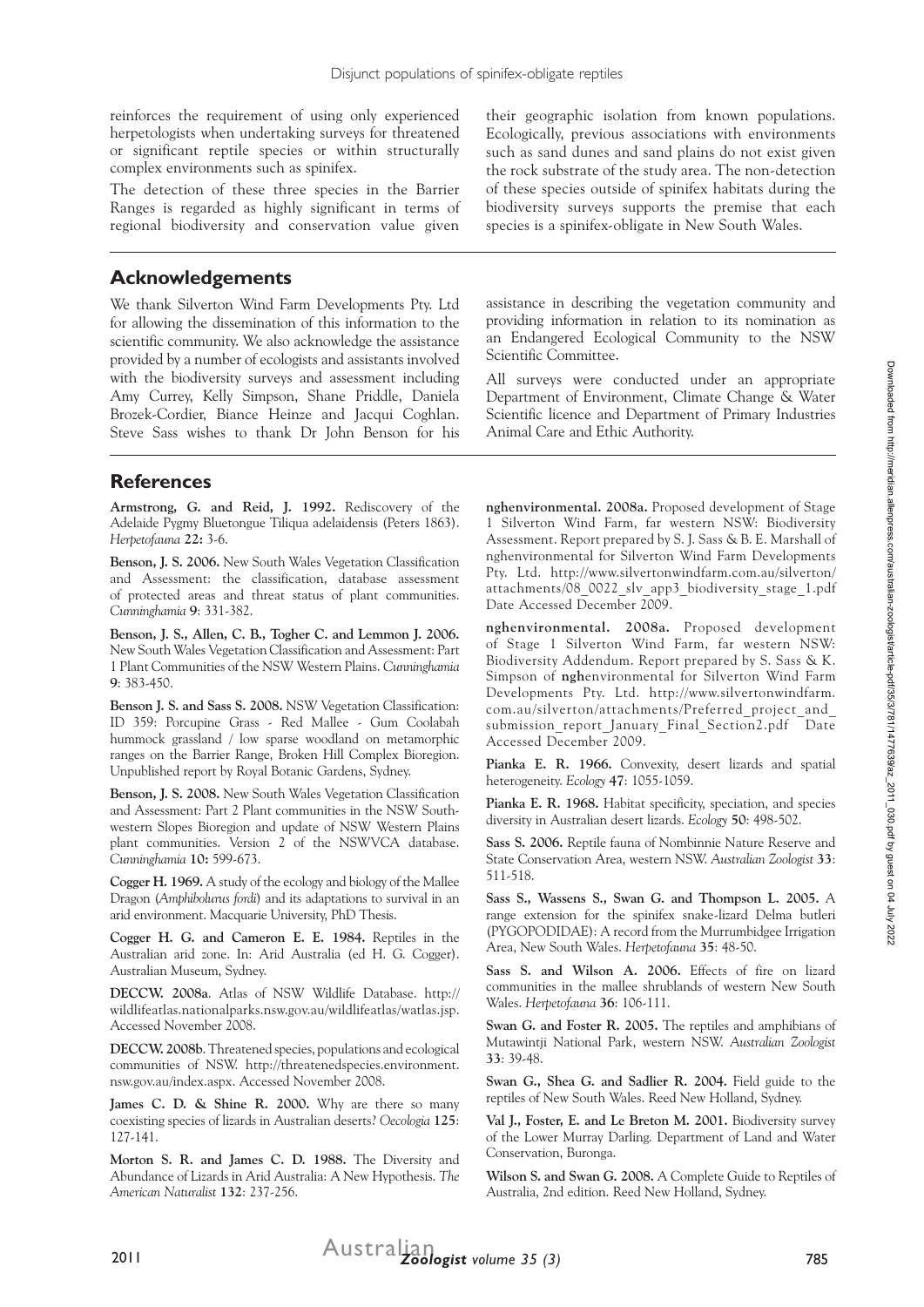**APPENDIX 1 APPENDIX** 



Porcupine Grass – Red Mallee – Gum Coolibah hummock grassland / low sparse woodland on pre-Cambian metamorphic ranges in the southern Barrier Range sub-region, north of Silverton. Photo, S.Sass.

A Southern Spinifex Slender Bluetongue (*Cyclodomorphus melanops elongatus*) recorded during surveys in the Barrier Ranges near Broken Hill, NSW. Photo, G. Swan.

A Marbled-headed Snake-lizard *Delma australis,* recorded during surveys in the Barrier Ranges near Broken Hill, NSW. Photo, G. Swan.

A Spinifex Snake-lizard *Delma butleri*, recorded during surveys in the Barrier Ranges near Broken Hill, NSW. Photo, G. Swan.